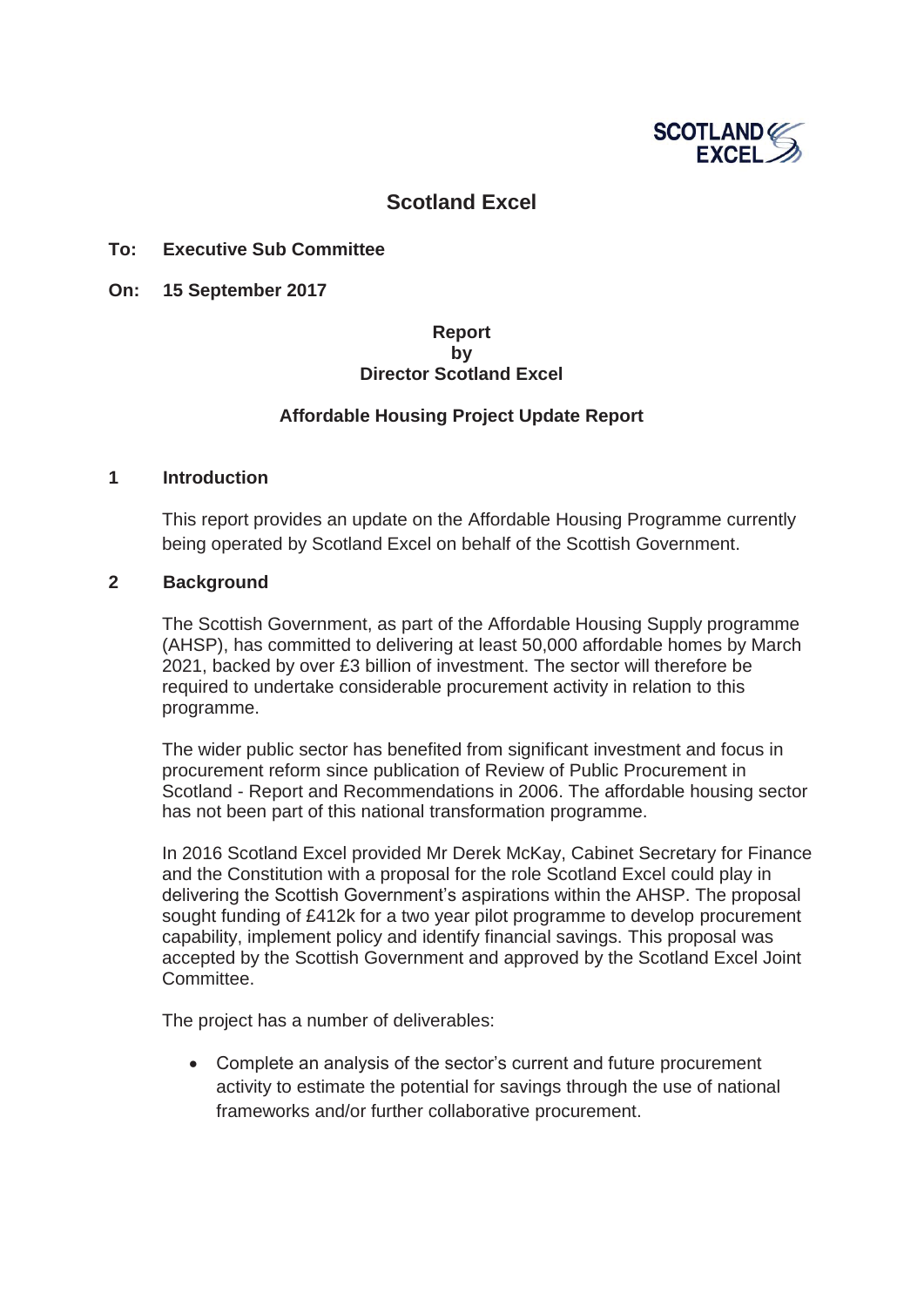- Develop a programme to communicate the immediate savings opportunities available through existing public sector collaborative frameworks and services.
- Undertake procurement assessments to benchmark current levels of procurement capability and identify opportunities for improvement.
- Identify the wider economic, social and environmental benefits that can be achieved through sustainable procurement.
- Undertake any 'quick win' collaborative procurement exercises identified where no existing collaborative frameworks are in place.

# **3 Project Update**

Although preparation and initial work began on the project in early 2017, the project was formally launched in April 2017. Initial work included project scoping, marketing across the housing sector and recruitment of the team. The housing team consists of a housing services manager and three housing services specialists.

Scotland Excel has attended and presented at a number of conferences across Scotland within the housing sector. Numerous on-site visits have been conducted nationally to increase awareness and access to the support programme. An overview of the benefits of associate membership is provided during all meetings.

Scotland Excel and the Scottish Government sought volunteers for procurement assessments from the 160 housing associations in Scotland. As of the 1<sup>st</sup> September 2017, 51 housing associations have requested assessments. This represents 32% of the associations in Scotland but also over 50% of the proposed housing development in Scotland. This is an extremely positive response to the work undertaken by Scotland Excel. The organisation continues to receive positive recognition from partners and associations on how the project is being implemented.

The assessment process is now underway and a number of organisations are scheduled within the project calendar.

# **4 Project Benefits**

The benefits of the Scottish Procurement Model are well rehearsed including; financial savings, improved governance, organisational efficiencies, implementation of policies including living wage, tackling zero hours contracts, supporting local economies etc. It is anticipated that all of these benefits can be delivered within the housing sector with Scotland Excel's support from this project.